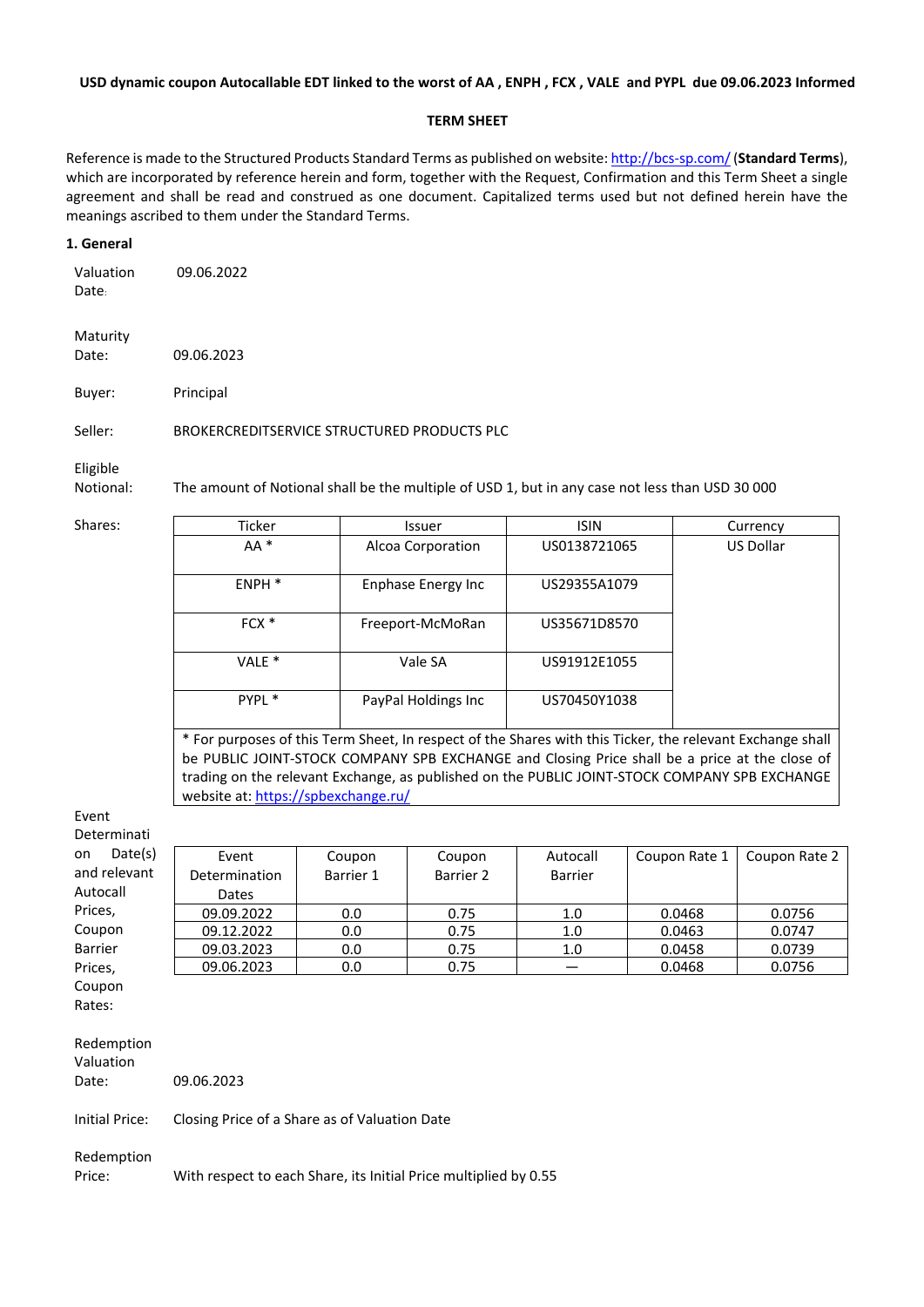## Coupon

Barrier Price

N: With respect to each share, its Initial Price multiplied by Coupon Barrier N.

#### Autocall Price:

With respect to each share, its Initial Price multiplied by Autocall Barrier

| Snowball     |                                                                                                                                                                                                                                                                                                                           |  |  |  |  |
|--------------|---------------------------------------------------------------------------------------------------------------------------------------------------------------------------------------------------------------------------------------------------------------------------------------------------------------------------|--|--|--|--|
| Coefficient: | 1.0                                                                                                                                                                                                                                                                                                                       |  |  |  |  |
|              |                                                                                                                                                                                                                                                                                                                           |  |  |  |  |
| Price        |                                                                                                                                                                                                                                                                                                                           |  |  |  |  |
| Coefficient: | 1.0                                                                                                                                                                                                                                                                                                                       |  |  |  |  |
|              |                                                                                                                                                                                                                                                                                                                           |  |  |  |  |
| Performance  |                                                                                                                                                                                                                                                                                                                           |  |  |  |  |
| Ratio:       | The ratio of the Current Price of the relevant Share to its Initial Price.                                                                                                                                                                                                                                                |  |  |  |  |
|              |                                                                                                                                                                                                                                                                                                                           |  |  |  |  |
| Coupon:      | An amount payable by the Seller to the Buyer pursuant to clause 4(a) herein.                                                                                                                                                                                                                                              |  |  |  |  |
| Coupon       |                                                                                                                                                                                                                                                                                                                           |  |  |  |  |
|              |                                                                                                                                                                                                                                                                                                                           |  |  |  |  |
| Period:      | A period of time between the Event Determination Dates (from and excluding each Event Determination<br>Date to and including the consequent Event Determination Date). The first Coupon Period shall start from<br>and excluding the Valuation Date. The last Coupon Period shall end on and including the Maturity Date. |  |  |  |  |
| Worst        |                                                                                                                                                                                                                                                                                                                           |  |  |  |  |
| Performing   |                                                                                                                                                                                                                                                                                                                           |  |  |  |  |
| Share:       | The Share with the lowest Performance Ratio on the Redemption Valuation Date or the Early Termination                                                                                                                                                                                                                     |  |  |  |  |
|              | Valuation Date (as applicable).                                                                                                                                                                                                                                                                                           |  |  |  |  |
|              |                                                                                                                                                                                                                                                                                                                           |  |  |  |  |
| Volume:      | The Volume shall be calculated:                                                                                                                                                                                                                                                                                           |  |  |  |  |
|              | if the Worst Performing Share is denominated in the Transaction Currency - as the Notional divided<br>(a)                                                                                                                                                                                                                 |  |  |  |  |
|              | by the product of the Price Coefficient and the Initial Price of the Worst Performing Share rounding<br>down to the nearest whole number;                                                                                                                                                                                 |  |  |  |  |

#### **2. Prepayment**

The Buyer shall pay to the Seller the Notional not later than the day following the Trade Date.

#### **3. Autocall**

If on given Event Determination Date the Current Price of each Share is equal to above respective Autocall Price for the particular Event Determination Date, the Contract shall be terminated, and the Seller shall within 2 Business Days upon the relevant Event Determination Date repay to the Buyer the Notional. For the avoidance of doubt, in this case all further obligations between Buyer and Seller, including but not limited to those specified in clauses 4 and 5 hereof, are terminated.

# **4. Coupon Payment**

If on any Event Determination Date or the Redemption Valuation Date the Current Price of each and all Shares are equal to or exceed the specified Coupon Barrier Price(where there is more than one Coupon Barrier Price the highest Coupon Barrier Price met on the particular Event Determination Date applies)the Buyer will receive:

- (a) a Coupon equal to the respective Coupon Rate on the Notional [ equivalent to the Coupon Rate with the number corresponding to the number of the relevant Coupon Barrier Price] as calculated for the relevant Coupon Period; and
- (b) Coupons calculated with respect to all preceding Coupon Periods, for which no Coupon payments were made for the respective amount corresponding to the previous Coupon Periods Coupon Barrier Prices met in those periods multiplied by Snowball Coefficient.

All payments specified above shall be made within 2 Business Days following the relevant Event Determination Date. For the avoidance of doubt, if on any Event Determination Date or the Redemption Valuation Date the Current Price of any Share is below the lowest Coupon Barrier Price, no Coupon will be paid for the relevant Coupon Period.

#### **5. Cash Settlement**

If on the Redemption Valuation Date the Current Price of each and all Shares is equal to or above the Redemption Price, the Seller shall pay to the Buyer the Notional within 2 Business Day of occurrence of the Maturity Date.

If on the Redemption Valuation Date the Current Price of any Share is below the Redemption Price, the Seller shall pay to the Buyer amount of the product of the Current Price of the Worst Performing Share and the Volume within 5 Business Days from the Maturity Date. The Volume shall be calculated as the Notional divided by the Initial Price of the Worst Performing Share rounding down to the nearest whole number.

# **6. Potential Adjustment Event**